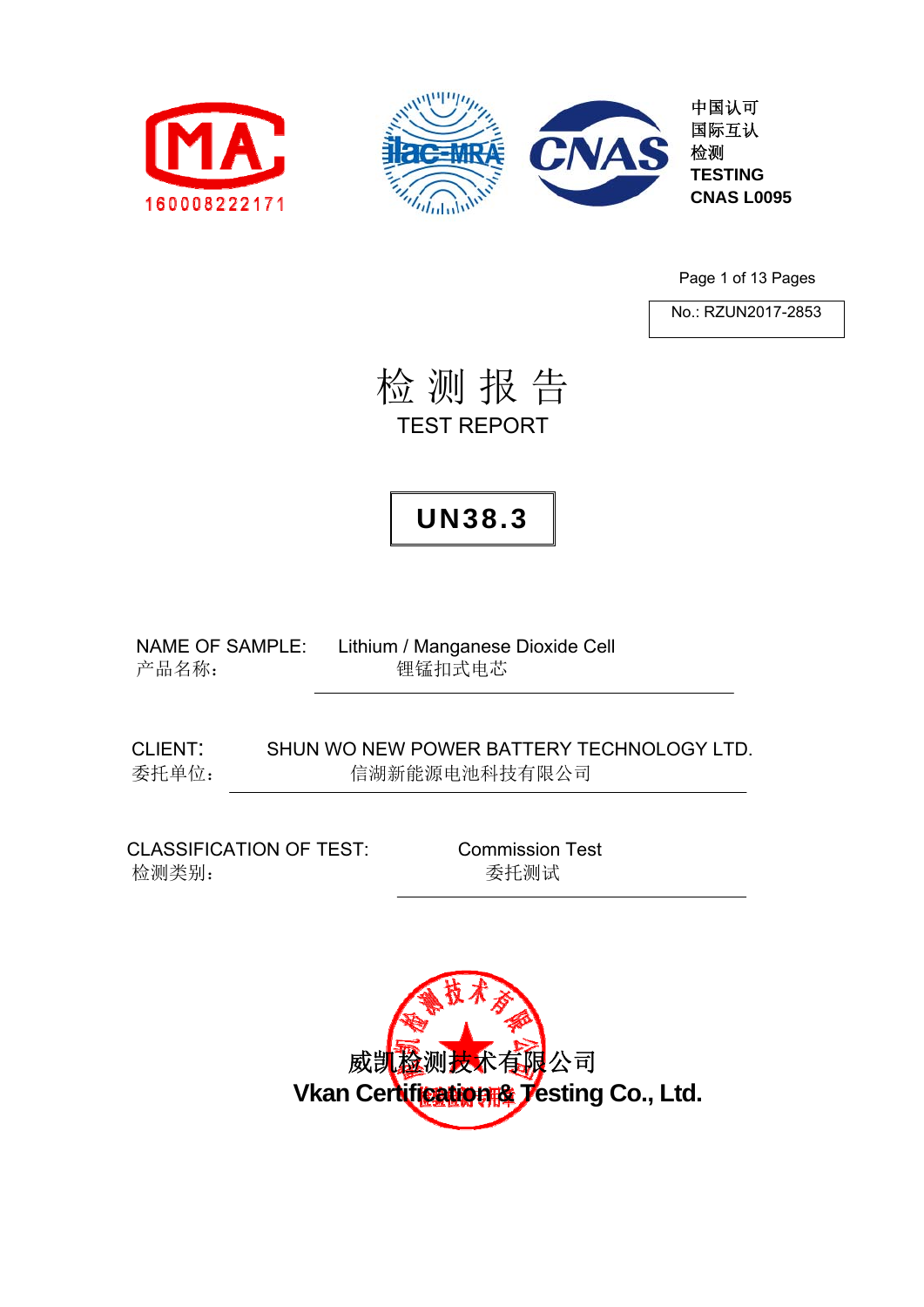### 检 测 报 告 TEST REPORT

| Ref. No.:RZUN2017-2853                                                                                                                                | Page 2 of 13 Pages                                                                                                                                                                                                           |
|-------------------------------------------------------------------------------------------------------------------------------------------------------|------------------------------------------------------------------------------------------------------------------------------------------------------------------------------------------------------------------------------|
| Name of samples: Lithium / Manganese Dioxide Cell<br>样品名称:锂锰扣式电芯                                                                                      | Type/Model:<br>型号规格: CR2450<br>3,0V 600mAh 1,8Wh                                                                                                                                                                             |
| Appearance: Silver<br>样品外观颜色:银色                                                                                                                       | Trade mark:<br>商标: NEWSUN                                                                                                                                                                                                    |
| Commissioned by: SHUN WO NEW<br><b>POWER</b><br>BATTERY TECHNOLOGY LTD.<br>委托单位: 信湖新能源电池科技有限公司                                                        | Manufacturer:<br><b>SHUN</b><br><b>WO</b><br><b>NEW</b><br><b>POWER</b><br>ELECTRONICS(SHENZHEN) CO., LTD.<br>生产单位: 信湖新能源电子(深圳)有限公司                                                                                          |
| Commissioner address: Unit 20, 9/.F, Nan Fung<br>Commercial Centre, 19 Lam Lok Road, Kowloon Bay,<br>HongKong<br>委托单位地址: 香港九龙湾临乐街 19 号南丰商业中心<br>920 室 | Manufacturer address: YAO AN INDUSTRIAL<br>PARK, XIAN TIAN ROAD NORTH, XIN SHENG<br>COMMUNITY, LONG GANG JIE DAO BAN, LONG<br>GONG DISTRICT, SHEN ZHEN, GUANG DONG,<br>P. R. CHINA<br>生产单位地址: 深圳市龙岗区龙岗街道新生社区仙田<br>路 53号耀安工业园 |
| <b>Classification of test: Commission Test</b><br>检测类别: 委托测试                                                                                          | Quantity of sample: 40 cells<br>样品数量: 40个电芯                                                                                                                                                                                  |
| Tested according to:<br>测试标准: ST/SG/AC.10/11/Rev.6/Section 38.3                                                                                       | Sample identification:<br>样品标识序号: c1#~c40#                                                                                                                                                                                   |
| Receiving date:<br>接样日期: 2017-11-14                                                                                                                   | Means of receiving: Submitted<br>by commissioner<br>接样方式: 委托单位送样                                                                                                                                                             |
| Completing date:<br>完成日期: 2017-12-11                                                                                                                  | Test item: 7 items<br>测试项目: 7项                                                                                                                                                                                               |

Test conclusion: 检测结论:

The Lithium / Manganese Dioxide cells submitted by SHUN WO NEW POWER BATTERY TECHNOLOGY LTD. are tested according to Section 38.3 of the sixth Revised Edition of the Recommendations on the Transport of Dangerous Goods, Manual of Test and Criteria (ST/SG/AC.10/11/Rev.6/Section 38.3). The test items are full items. The test results comply with the relevant requirements of the standard.

由信湖新能源电池科技有限公司送检的锂锰扣式电芯,依据《关于危险品货物运输的建议书》试验和标准 手册第六修订版第 38.3 节进行检测。试验为全项育、物试结果符合标准相关要求。



Approved by: Reviewed by: Reviewed by: Tested by:

批准: fingenomy 审核: Zhang Siyano 检测: Linzhen

LTC-R-4279-UN38.3-A1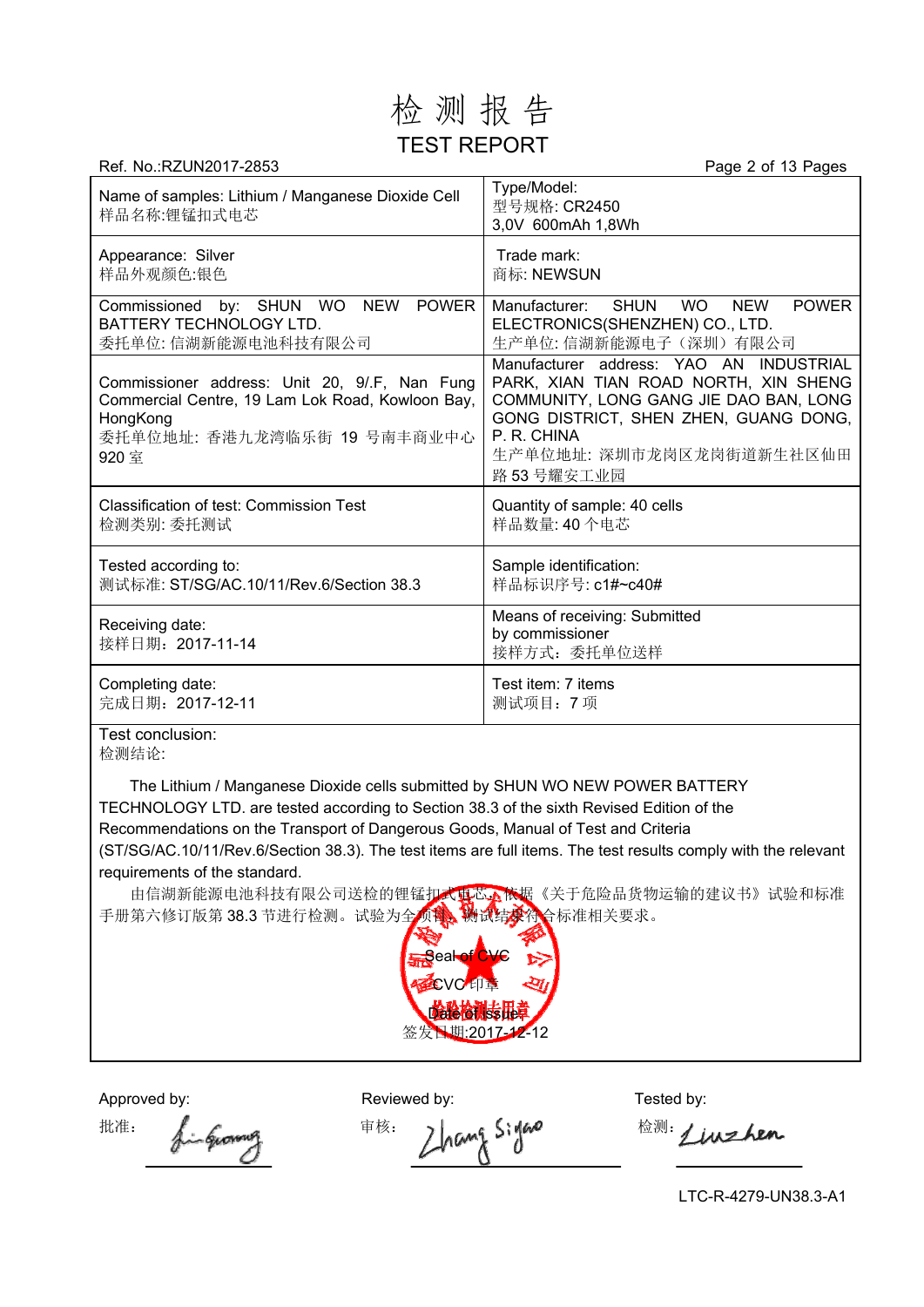The aggregate lithium content is 0,18g. 合计锂含量为 0,18g。

Description and illustration of the sample: 样品说明及描述:

The sample's status is good 样品状况良好。

| Test item   | Sample No.   | <b>State</b>                         | Remark |
|-------------|--------------|--------------------------------------|--------|
| 测试项目        | 样品编号         | 状态                                   | 备注     |
| $T.1 - T.5$ | c1#~c10#     | in undischarged states<br>未放电状态      |        |
|             | $c11\# C20#$ | in fully discharged states<br>完全放电状态 |        |
|             | $c21\#c25\#$ | in undischarged states<br>未放电状态      |        |
| T.6         | c26#~c30#    | in fully discharged states<br>完全放电状态 |        |
| T.8         | $c31\#C40\#$ | in fully discharged states<br>完全放电状态 |        |

Description of the sampling procedure: 取样程序的说明:

Description of the deviation from the standard, if any: 测试结果不符合标准项的说明:

/

/

Remarks:

备注:

Throughout this report a comma is used as the decimal separator. 本报告中以逗号代替小数点。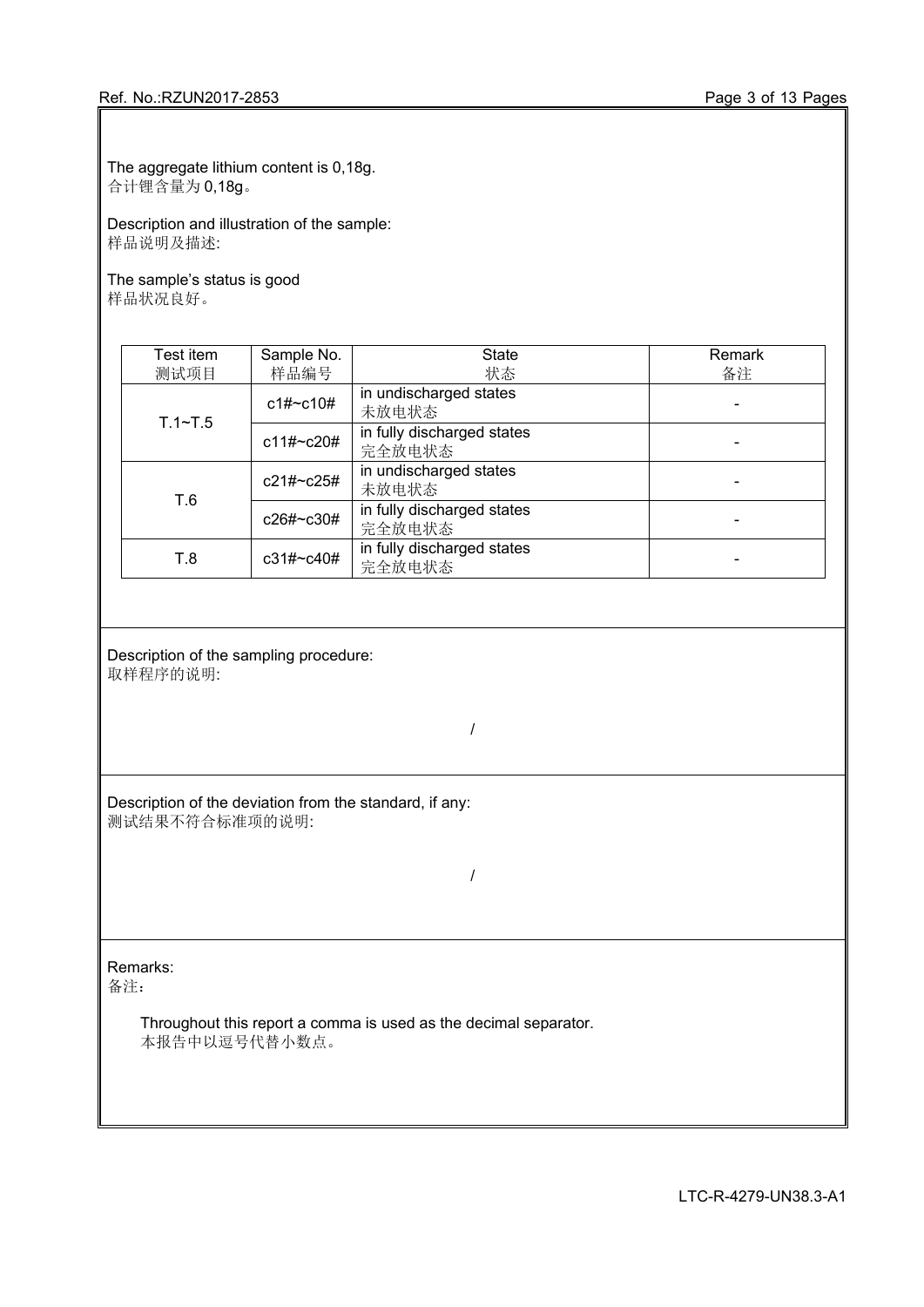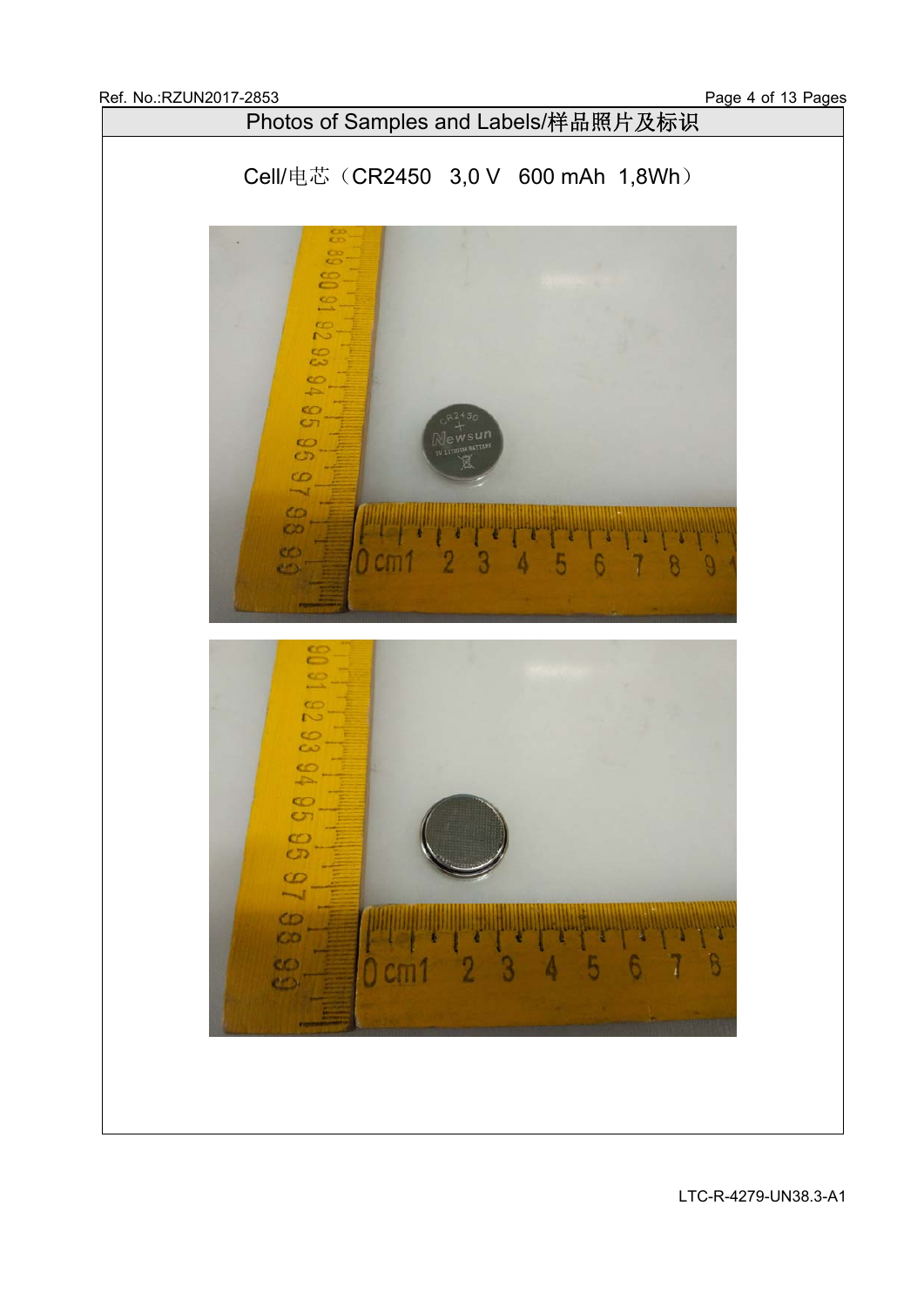|               | ST/SG/AC.10/11/Rev.6/Section 38.3                                                                                                                                                                                                                                                                                                                                                                                                                                                                                                                                                                                                                                                                                                                                                                                                                                                    |                                                                                                                                                                                |                |  |  |  |  |  |  |  |
|---------------|--------------------------------------------------------------------------------------------------------------------------------------------------------------------------------------------------------------------------------------------------------------------------------------------------------------------------------------------------------------------------------------------------------------------------------------------------------------------------------------------------------------------------------------------------------------------------------------------------------------------------------------------------------------------------------------------------------------------------------------------------------------------------------------------------------------------------------------------------------------------------------------|--------------------------------------------------------------------------------------------------------------------------------------------------------------------------------|----------------|--|--|--|--|--|--|--|
| <b>Clause</b> | <b>Requirements</b>                                                                                                                                                                                                                                                                                                                                                                                                                                                                                                                                                                                                                                                                                                                                                                                                                                                                  | <b>Result</b>                                                                                                                                                                  | <b>Verdict</b> |  |  |  |  |  |  |  |
| 章节            | 标准要求                                                                                                                                                                                                                                                                                                                                                                                                                                                                                                                                                                                                                                                                                                                                                                                                                                                                                 | 测试结果                                                                                                                                                                           | 判定             |  |  |  |  |  |  |  |
| 38.3.4        | Procedure/测试步骤                                                                                                                                                                                                                                                                                                                                                                                                                                                                                                                                                                                                                                                                                                                                                                                                                                                                       |                                                                                                                                                                                |                |  |  |  |  |  |  |  |
| 38.3.4.1      | Test 1: Altitude simulation/测试 1: 高度模拟<br>Test cells and batteries shall be stored at a pressure of 11,6kPa or less for at least<br>six hour at ambient temperature (20±5℃)/ 将电芯和电池在温度为 20±5℃, 大气压                                                                                                                                                                                                                                                                                                                                                                                                                                                                                                                                                                                                                                                                                   |                                                                                                                                                                                |                |  |  |  |  |  |  |  |
|               | 力为不大于 11,6kpa 的环境中贮存不少于 6 个小时<br><b>The</b><br>samples<br>Requirement/标准要求:<br>$c1#~c20#$ :<br>1 Cells and batteries Mass loss limit: ≤0,2% /样品质量损失<br>≤0,2%<br>No<br>leakage,<br>no<br>venting,<br>no<br>2 Open circuit voltage not less than 90%, The requirement<br>disassembly,<br>no<br>relating to voltage is not applicable to test cells and<br>rupture and no fire/<br>batteries at full discharged states.<br>编号为 c1#~c20#的<br>样品试验后开路电压应不低于试验前开路电压的 90%,此要<br>样品: 无漏液、无排<br>求不适用于完全放完电的电池和电芯。<br>气、无解体、无破裂<br>3 No leakage, no venting, no disassembly, no rupture and<br>以及无着火现象<br>no fire 样品(电池)应无漏液、无排气、无解体、无破裂以<br>The<br>data see<br>及无着火现象的发生<br>table1/数据见表 1                                                                                                                                                                                                     |                                                                                                                                                                                |                |  |  |  |  |  |  |  |
| 38.3.4.2      | Test 2: Thermal test/测试 2: 热冲击<br>Test cells and batteries are to be stored for/电池存储条件如下:<br>1 one temperature cycle: 72±2℃(6h) —-40±2℃(6h) /一次温度循环为 72±2℃(6h)<br>$-40\pm2^{\circ}$ (6h)<br>2 The maximum time interval between test temperature extremes is 30 minutes/温<br>度转换最大间隔时间为30min<br>3 This procedure is to be repeated 10 times/重复 10 次循环<br>4 after which all test cells and batteries are to be stored for 24 hours at ambient<br>temperature (20±5℃)/循环结束后, 电池在 20±5℃的条件下 搁置 24 小时.<br>Requirements/标准要求<br>1 Cells and batteries Mass loss limit: ≤0,2% /样品质量损失<br>≤0,2%<br>2 Open circuit voltage not less than 90%, The requirement<br>relating to voltage is not applicable to test cells and<br>batteries at full discharged states.<br>样品试验后开路电压应不低于试验前开路电压的 90%,此要<br>求不适用于完全放完电的电池和电芯。<br>3 No leakage, no venting, no disassembly, no rupture and<br>no fire | The<br>samples<br>$c1\#c20\#$ :<br>No<br>leakage,<br>no<br>venting,<br>no<br>disassembly,<br>no<br>rupture and no fire/<br>编号为 c1#~c20#的<br>样品: 无漏液、无排<br>气、无解体、无破裂<br>以及无着火现象 | P              |  |  |  |  |  |  |  |
|               | 样品(电池)应无漏液、无排气、无解体、无破裂以及无着<br>火现象的发生                                                                                                                                                                                                                                                                                                                                                                                                                                                                                                                                                                                                                                                                                                                                                                                                                                                 | The<br>data see<br>table1/数据见表 1                                                                                                                                               |                |  |  |  |  |  |  |  |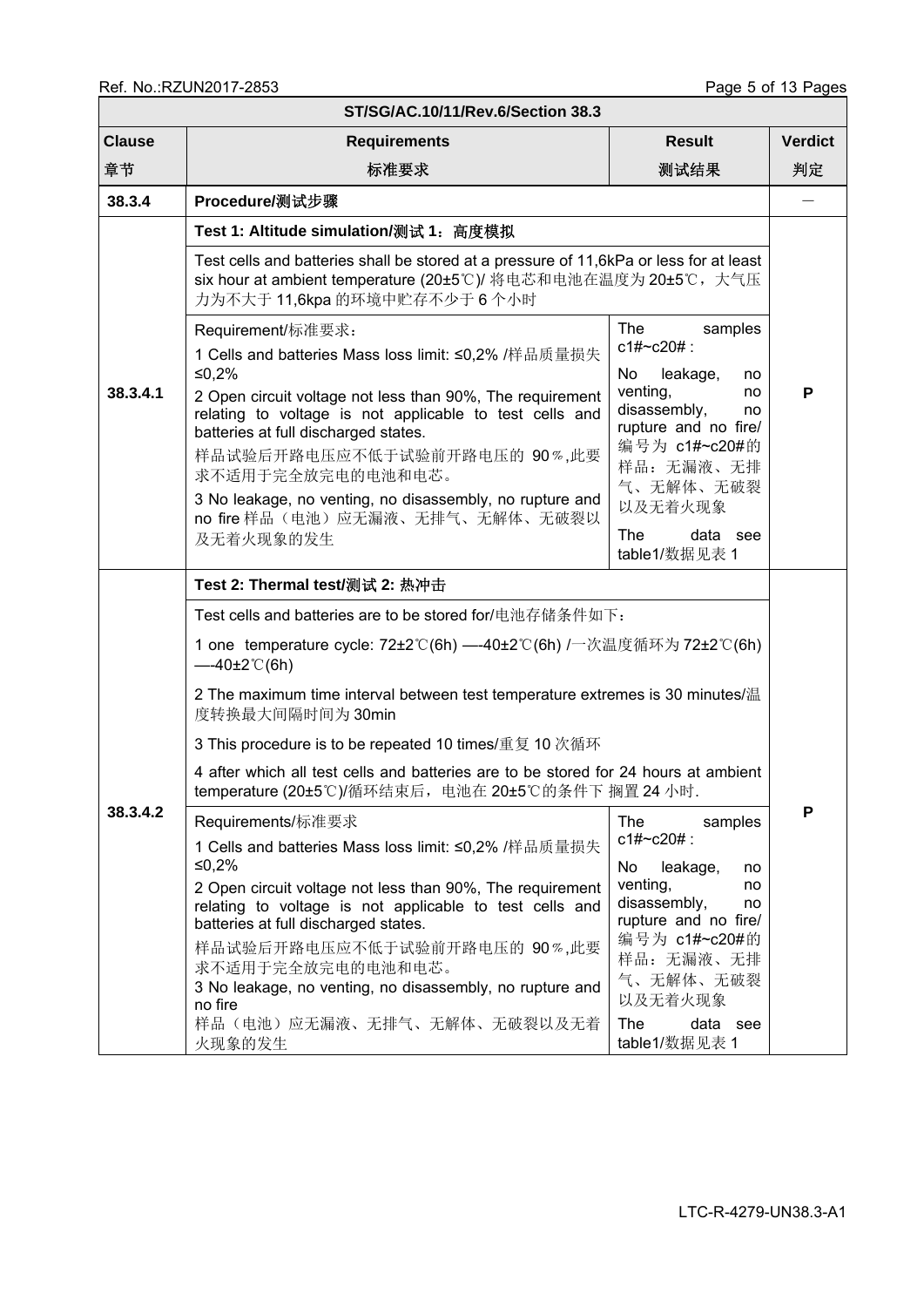| ST/SG/AC.10/11/Rev.6/Section 38.3 |                                                                                                                                                                                                                                                                                                                                                                                                                                                                                                                                                                                                                                                                                                                                                                                                                                                                                                                 |                                                                                                                                                                                                                |                |  |  |  |  |  |
|-----------------------------------|-----------------------------------------------------------------------------------------------------------------------------------------------------------------------------------------------------------------------------------------------------------------------------------------------------------------------------------------------------------------------------------------------------------------------------------------------------------------------------------------------------------------------------------------------------------------------------------------------------------------------------------------------------------------------------------------------------------------------------------------------------------------------------------------------------------------------------------------------------------------------------------------------------------------|----------------------------------------------------------------------------------------------------------------------------------------------------------------------------------------------------------------|----------------|--|--|--|--|--|
| <b>Clause</b>                     | <b>Requirements</b>                                                                                                                                                                                                                                                                                                                                                                                                                                                                                                                                                                                                                                                                                                                                                                                                                                                                                             | <b>Result</b>                                                                                                                                                                                                  | <b>Verdict</b> |  |  |  |  |  |
| 章节                                | 标准要求                                                                                                                                                                                                                                                                                                                                                                                                                                                                                                                                                                                                                                                                                                                                                                                                                                                                                                            | 测试结果                                                                                                                                                                                                           | 判定             |  |  |  |  |  |
| 38.3.4.3                          | Test 3: Vibration/测试 3: 振动<br>1 Cells and batteries are firmly secured to the platform of the vibration machine /电<br>芯和电池牢固地安装在振动台(的台面)上<br>2 The vibration :a sinusoidal waveform with a logarithmic sweep between 7 Hz<br>and 200 Hz and back to 7 Hz traversed in 15 minutes/振动以正弦波形式, 以 7Hz<br>增加至 200Hz, 然后在减少回到 7Hz 为一个循环, 一个循环持续 15 分钟的对数前<br>移传送。<br>3 the logarithmic frequency sweep is as follows: from 7 Hz a peak acceleration of<br>1 gn is maintained until 18 Hz is reached, The amplitude is then maintained at 0,8<br>mm (1,6 mm total excursion) and the frequency increased until a peak<br>acceleration of 8 gn occurs (approximately 50Hz), A peak acceleration of 8 gn is<br>then maintained until the frequency is increased to 200 Hz/对数扫频为:从 7 赫兹开<br>始保持 1gn 的最大加速度直到频率为 18 赫兹, 然后将振幅保持在 0,8 毫米 (总偏<br>移 1,6 毫米) 并增加频率直到最大加速度达到 8gn (频率约为 50 赫兹), 将最大加<br>速度保持在 8gn 直到频率增加到 200 赫兹。 |                                                                                                                                                                                                                |                |  |  |  |  |  |
|                                   | 4This cycle repeated 12 times for a total of 3 hours for each of three mutually<br>perpendicular mounting position of the cell. One of the directions of vibration must<br>be perpendicular to the terminal face. /以振动的其中一个方向必须是垂直样品极<br>性, 对每个电芯从三个互相垂直的方向上循环 12 次, 每个方向 3 个小时, 共 9 小<br>时。<br>Requirements/标准要求<br>1 Cells and batteries Mass loss limit: ≤0,2% /样品质量损失<br>≤0,2%<br>2 Open circuit voltage not less than 90%, The requirement<br>relating to voltage is not applicable to test cells and<br>batteries at full discharged states.<br>样品试验后开路电压应不低于试验前开路电压的 90%,此要<br>求不适用于完全放完电的电池和电芯。<br>3 No leakage, no venting, no disassembly, no rupture and<br>no fire<br>样品(电池)应无漏液、无排气、无解体、无破裂以及无着<br>火现象的发生                                                                                                                                                                                          | The<br>samples<br>c1#~c20#:<br>No<br>leakage,<br>no<br>venting,<br>no<br>disassembly,<br>no<br>rupture and no fire/<br>编号为 c1#~c20#的<br>样品: 无漏液、无排<br>气、无解体、无破裂<br>以及无着火现象<br>The<br>data see<br>table1/数据见表 1 | P              |  |  |  |  |  |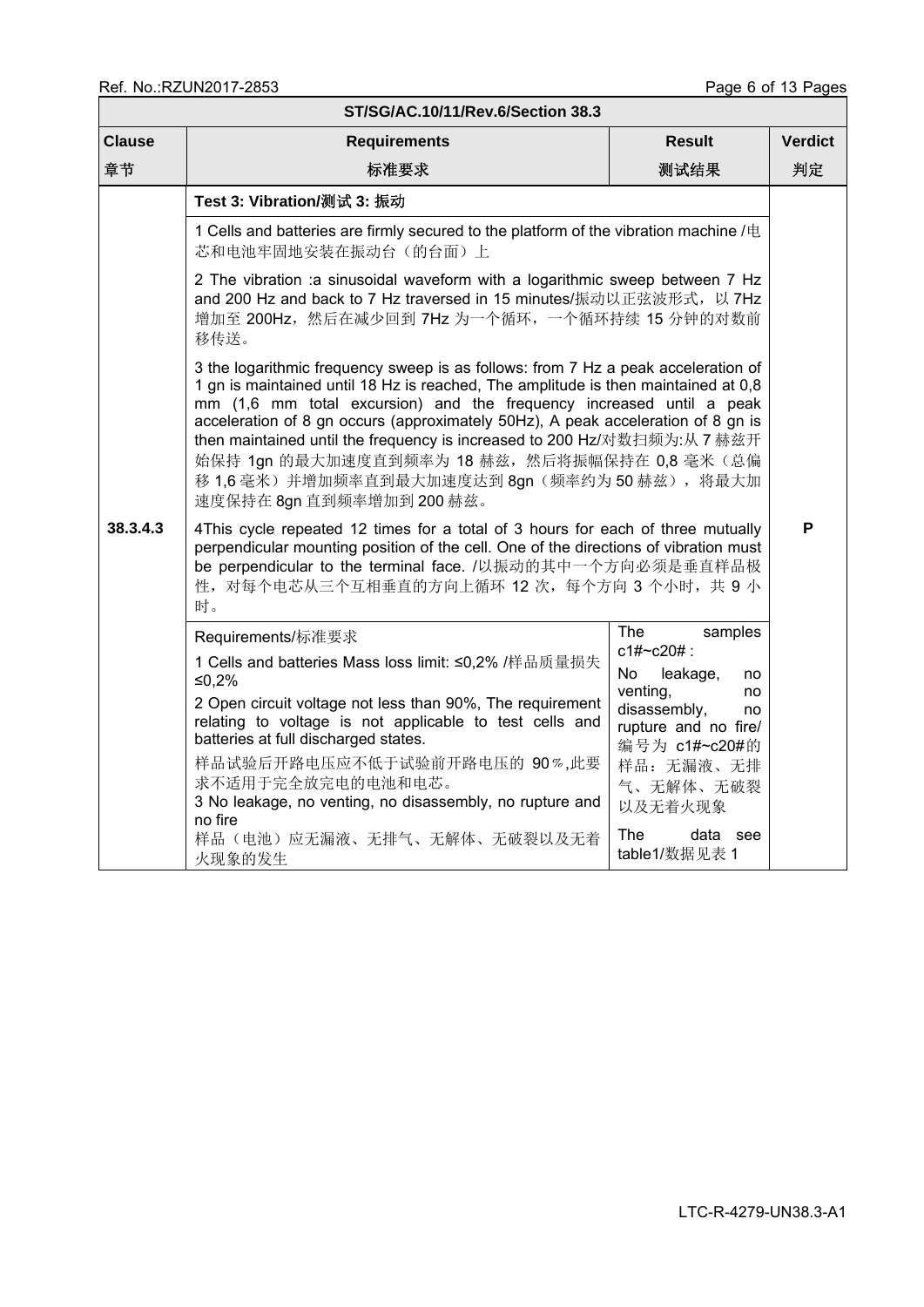| ST/SG/AC.10/11/Rev.6/Section 38.3 |                                                                                                                                                                                                                                                                                                                                                                                                                                                                                                                                                                                                                                                                                                                                                                                                                                                                                                                                                                                                                                                                                                        |                                                                                                              |    |  |  |  |  |  |  |  |
|-----------------------------------|--------------------------------------------------------------------------------------------------------------------------------------------------------------------------------------------------------------------------------------------------------------------------------------------------------------------------------------------------------------------------------------------------------------------------------------------------------------------------------------------------------------------------------------------------------------------------------------------------------------------------------------------------------------------------------------------------------------------------------------------------------------------------------------------------------------------------------------------------------------------------------------------------------------------------------------------------------------------------------------------------------------------------------------------------------------------------------------------------------|--------------------------------------------------------------------------------------------------------------|----|--|--|--|--|--|--|--|
| <b>Clause</b>                     | <b>Result</b><br><b>Verdict</b><br><b>Requirements</b>                                                                                                                                                                                                                                                                                                                                                                                                                                                                                                                                                                                                                                                                                                                                                                                                                                                                                                                                                                                                                                                 |                                                                                                              |    |  |  |  |  |  |  |  |
| 章节                                | 标准要求                                                                                                                                                                                                                                                                                                                                                                                                                                                                                                                                                                                                                                                                                                                                                                                                                                                                                                                                                                                                                                                                                                   | 测试结果                                                                                                         | 判定 |  |  |  |  |  |  |  |
| 38.3.4.4                          | Test 4: Shock/Test 4: 冲击<br>1 Test cells and batteries shall be secured to the testing machine/以稳固的托架固<br>定住每个电芯和电池样品的全部配件表面。<br>2 Each cell shall be subjected to a half-sine shock of peak acceleration of 150 $g_n$<br>and pulse duration of 6 milliseconds. Large cells may be subjected to a half-sine<br>shock of peak acceleration of 50 gn and pulse duration of 11 milliseconds. / 对每<br>个电芯以峰值为 150g <sub>n</sub> 的半正弦的加速度撞击, 脉冲持续 6 毫秒, 大型电芯须经受<br>最大加速度 50g <sub>n</sub> 和脉冲持续时间 11 毫秒的半正弦波冲击。<br>Small batteries shall be subjected to a half-sine shock of peak acceleration of 150<br>$g_n$ (or Acceleration(g <sub>n</sub> )= $\sqrt{\frac{100850}{mass}}$ , which is smaller) and pulse duration of 6<br>milliseconds, large batteries shall be subjected to a half-sine of peak acceleration<br>of 50 g <sub>n</sub> (or Acceleration(g <sub>n</sub> )= $\sqrt{\left(\frac{30000}{mass}\right)}$ , which is smaller) and pulse duration of<br>11 milliseconds/对每个电池以峰值为 150g, (或与 $\sqrt{\left(\frac{100850}{mass}\right)}$ 中的较小值) 的半正<br>弦的加速度撞击, 脉冲持续 6 毫秒, 大型电池组须经受最大加速度 50gn (或与 |                                                                                                              |    |  |  |  |  |  |  |  |
|                                   | $\sqrt{\left(\frac{30000}{mass}\right)}$ 中的较小值)和脉冲持续时间 11毫秒的半正弦波冲击。<br>3 Each cell or battery shall be subjected to three shocks in the positive direction                                                                                                                                                                                                                                                                                                                                                                                                                                                                                                                                                                                                                                                                                                                                                                                                                                                                                                                                             |                                                                                                              |    |  |  |  |  |  |  |  |
|                                   | followed by three shocks in the negative direction of three mutually perpendicular<br>mounting positions of the cell or battery for a total of 18 shocks/每个电池或电池组<br>须在三个互相垂直的电池安装方位的正方向经受三次冲击,接着在反方向经受三次<br>冲击, 总共经受18次冲击。<br>Requirements/标准要求:<br>1 Cells and batteries Mass loss limit: ≤0,2% /样品质量损失<br>≤0.2%                                                                                                                                                                                                                                                                                                                                                                                                                                                                                                                                                                                                                                                                                                                                                                                     | The<br>samples<br>$c1\#c20\#$ :<br>Acceleration= $150g_n$                                                    |    |  |  |  |  |  |  |  |
|                                   | 2 Open circuit voltage not less than 90%, The requirement<br>relating to voltage is not applicable to test cells and<br>batteries at full discharged states.<br>样品试验后开路电压应不低于试验前开路电压的 90%,此要<br>求不适用于完全放完电的电池和电芯。<br>3 No leakage, no venting, no disassembly, no rupture and<br>no fire                                                                                                                                                                                                                                                                                                                                                                                                                                                                                                                                                                                                                                                                                                                                                                                                               | No<br>leakage,<br>no<br>venting,<br>no<br>disassembly,<br>no<br>rupture and no fire/<br>编号为 c1#~c20#的<br>样品: |    |  |  |  |  |  |  |  |
|                                   | 样品(电池)应无漏液、无排气、无解体、无破裂以及无着<br>火现象的发生                                                                                                                                                                                                                                                                                                                                                                                                                                                                                                                                                                                                                                                                                                                                                                                                                                                                                                                                                                                                                                                                   | 峰值加速度=150g <sub>n</sub><br>无漏液、无排气、无<br>解体、无破裂以及无<br>着火现象<br>The<br>data see<br>table1/数据见表 1                |    |  |  |  |  |  |  |  |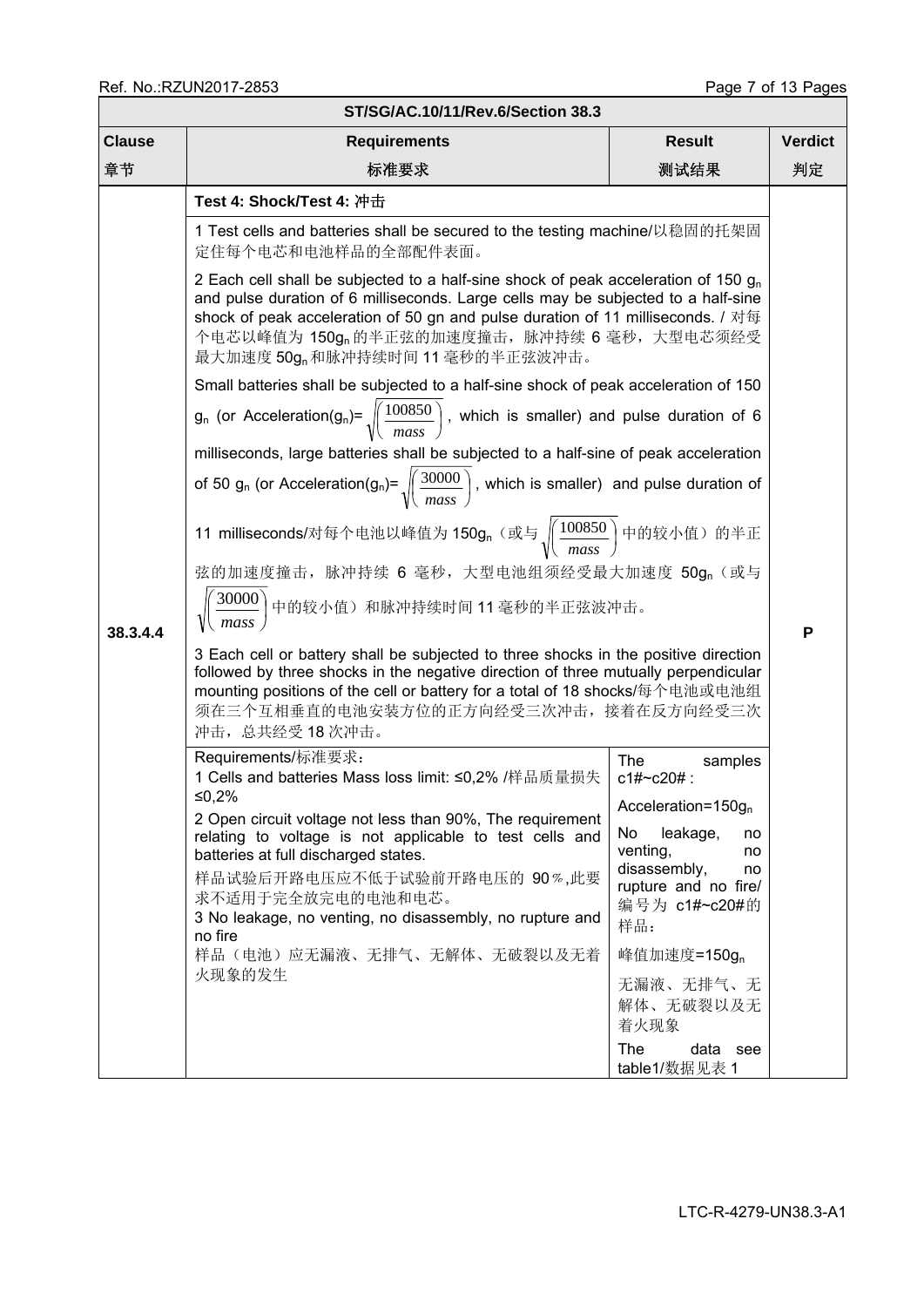| ST/SG/AC.10/11/Rev.6/Section 38.3 |                                                                                                                                                                                                                                                                                                                                                                                                                                                                                                                                                                                  |                                            |  |  |  |  |  |  |  |  |
|-----------------------------------|----------------------------------------------------------------------------------------------------------------------------------------------------------------------------------------------------------------------------------------------------------------------------------------------------------------------------------------------------------------------------------------------------------------------------------------------------------------------------------------------------------------------------------------------------------------------------------|--------------------------------------------|--|--|--|--|--|--|--|--|
| <b>Clause</b>                     | Result<br><b>Verdict</b><br><b>Requirements</b>                                                                                                                                                                                                                                                                                                                                                                                                                                                                                                                                  |                                            |  |  |  |  |  |  |  |  |
| 章节                                | 标准要求<br>测试结果                                                                                                                                                                                                                                                                                                                                                                                                                                                                                                                                                                     |                                            |  |  |  |  |  |  |  |  |
|                                   | Test 5: External Short Circuit/测试 5 外接短路                                                                                                                                                                                                                                                                                                                                                                                                                                                                                                                                         |                                            |  |  |  |  |  |  |  |  |
|                                   | 1 The cell or battery to be tested shall be temperature stabilized so that its<br>external case temperature reaches 57±4℃/保持试验环境温度稳定在 57±4℃, 以<br>使电芯或电池样品外表温度达到 57±4℃                                                                                                                                                                                                                                                                                                                                                                                                           |                                            |  |  |  |  |  |  |  |  |
|                                   | 2 the cell or battery shall be subjected to a short circuit condition with a total<br>external resistance of less than 0,1 ohm at $57\pm4\degree$ C, This short circuit condition is<br>continued for at least one hour after the cell or battery external case temperature<br>has returned to $57\pm4\degree$ C, or in the case of the large batteries, has decreased by<br>half of the maximum temperature increase observed during the test and remains<br>below that value. /将样品正负极用小于 0,1Ω 的总电阻回路进行短路, 样品的外表<br>温度恢复到 57±4℃之后保持短路状态 1 小时以上; 对于大电池,电池温度降低至<br>最高温升值的一半时实验结束。 |                                            |  |  |  |  |  |  |  |  |
| 38.3.4.5                          | 3 the cell or battery must be observed for a further six hour for the test to be<br>concluded,                                                                                                                                                                                                                                                                                                                                                                                                                                                                                   |                                            |  |  |  |  |  |  |  |  |
|                                   | /对电芯或电池必须进一步观察6个小时才能下结论。                                                                                                                                                                                                                                                                                                                                                                                                                                                                                                                                                         |                                            |  |  |  |  |  |  |  |  |
|                                   | Requirements/标准要求:<br>During the test and within six hours after test, the cells or<br>batteries                                                                                                                                                                                                                                                                                                                                                                                                                                                                                 | <b>The</b><br>samples<br>$c1\#c20\#$ :     |  |  |  |  |  |  |  |  |
|                                   | 在测试过程中以及之后6个小时内, 电芯或电池样品                                                                                                                                                                                                                                                                                                                                                                                                                                                                                                                                                         | no disassembly, no<br>rupture and no fire/ |  |  |  |  |  |  |  |  |
|                                   | 1. External temperature not exceed 170°C                                                                                                                                                                                                                                                                                                                                                                                                                                                                                                                                         | 编号为 c1#~c20#的                              |  |  |  |  |  |  |  |  |
|                                   | 外表温度不超过 170℃                                                                                                                                                                                                                                                                                                                                                                                                                                                                                                                                                                     | 样品: 无解体、无破                                 |  |  |  |  |  |  |  |  |
|                                   | 2. No disassembly, no rupture and no fire.                                                                                                                                                                                                                                                                                                                                                                                                                                                                                                                                       | 裂以及无着火现象                                   |  |  |  |  |  |  |  |  |
|                                   | 无解体、无破裂和无着火现象发生。                                                                                                                                                                                                                                                                                                                                                                                                                                                                                                                                                                 | <b>The</b><br>data see<br>table1/数据见表 1    |  |  |  |  |  |  |  |  |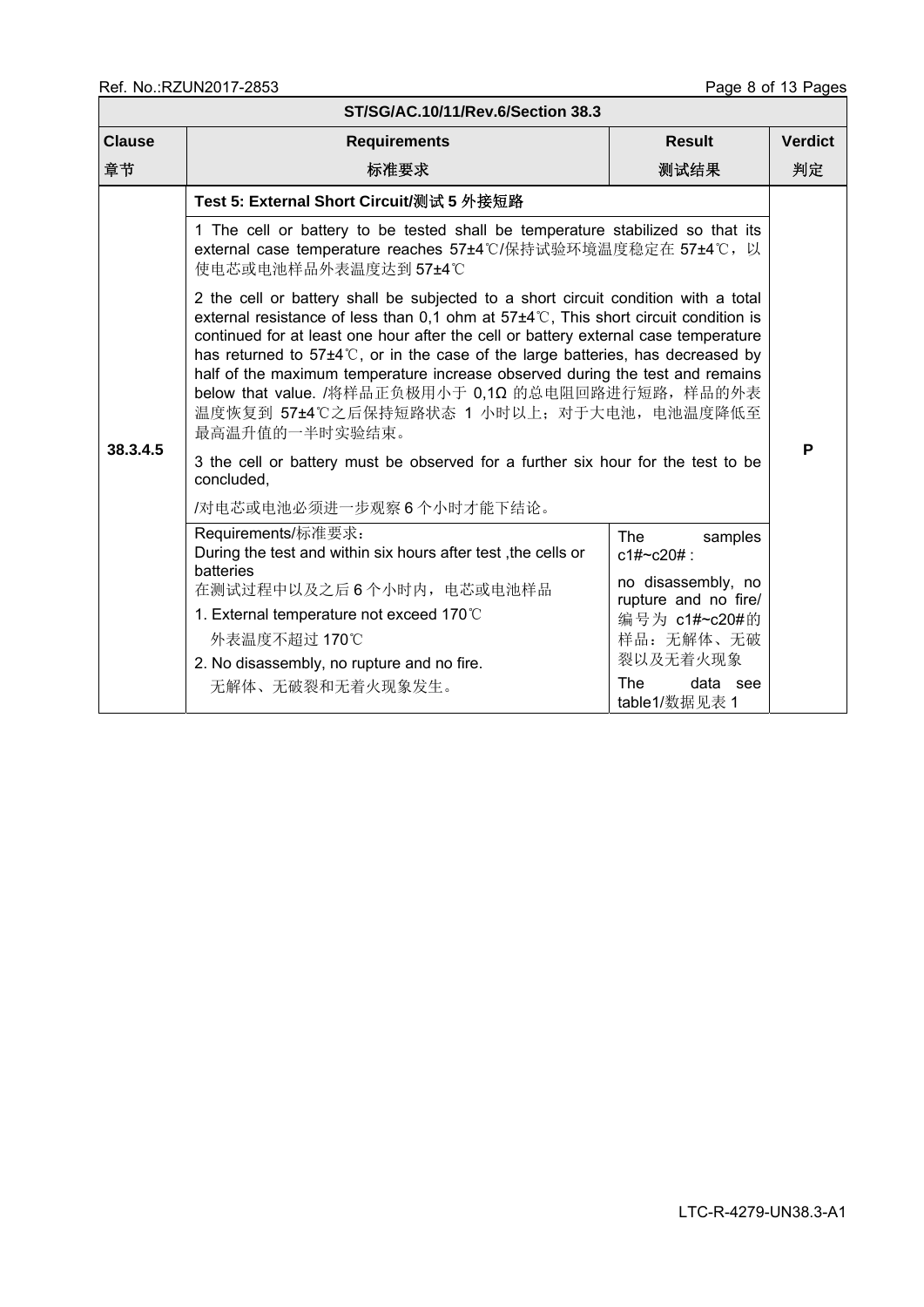| ST/SG/AC.10/11/Rev.6/Section 38.3 |                                                                                                                                                                                                                                                                                                                                                                                         |                                                                                                                                                                                                                                                                                                                                                                          |                |  |  |  |  |  |  |
|-----------------------------------|-----------------------------------------------------------------------------------------------------------------------------------------------------------------------------------------------------------------------------------------------------------------------------------------------------------------------------------------------------------------------------------------|--------------------------------------------------------------------------------------------------------------------------------------------------------------------------------------------------------------------------------------------------------------------------------------------------------------------------------------------------------------------------|----------------|--|--|--|--|--|--|
| <b>Clause</b>                     | <b>Requirements</b>                                                                                                                                                                                                                                                                                                                                                                     | <b>Result</b>                                                                                                                                                                                                                                                                                                                                                            | <b>Verdict</b> |  |  |  |  |  |  |
| 章节                                | 标准要求<br>测试结果                                                                                                                                                                                                                                                                                                                                                                            |                                                                                                                                                                                                                                                                                                                                                                          |                |  |  |  |  |  |  |
|                                   | Test 6: Impact / Crush / 测试 6: 撞击/挤压                                                                                                                                                                                                                                                                                                                                                    |                                                                                                                                                                                                                                                                                                                                                                          | P              |  |  |  |  |  |  |
|                                   | Impact (applicable to cylindrical cells not less than 18mm in diameter) /<br>撞击(适用于直径不小于18毫米的圆柱形电池)                                                                                                                                                                                                                                                                                     |                                                                                                                                                                                                                                                                                                                                                                          |                |  |  |  |  |  |  |
|                                   | 1 This test sample cell or component cell is to be placed on a flat smooth surface/<br>将试验样品用的电芯或聚合物电芯放在一个平坦光滑的平面上                                                                                                                                                                                                                                                                      |                                                                                                                                                                                                                                                                                                                                                                          |                |  |  |  |  |  |  |
|                                   | 2 A 15,8 mm diameter bar is to be placed across the center of the sample, A 9,1kg<br>mass is to be dropped from a height of 61±2,5cm onto the sample./将一直径为<br>15,8mm 的横木横过电池中部放置后, 将一质量为 9,1kg 的物体从 61±2,5cm 的高<br>度落向样品。                                                                                                                                                              |                                                                                                                                                                                                                                                                                                                                                                          |                |  |  |  |  |  |  |
|                                   | 经受一次撞击。                                                                                                                                                                                                                                                                                                                                                                                 | 3 The test sample is to be impacted with its longitudinal axis parallel to the flat<br>surface and perpendicular to the longitudinal axis of the 15,8 mm $\pm$ 0,1mm<br>diameter curved surface lying across the centre of the test sample. Each sample<br>is to be subjected to only a single impact./ 接受撞击的试样, 纵轴应与平坦的表面<br>平行并与横放在试样中心的直径 15,8±0,1 毫米弯曲表面的纵轴垂直。每一个试样只 |                |  |  |  |  |  |  |
|                                   | Requirements/标准要求:<br>1 Cells external temperature not exceed 170℃.电芯或电池<br>的最高表面温度应不超过 170℃<br>2 No disassembly, no fire within six hours of this test                                                                                                                                                                                                                                 |                                                                                                                                                                                                                                                                                                                                                                          |                |  |  |  |  |  |  |
|                                   | 试验结束后 6 个小时之内, 电芯和聚合物电芯应无解体和无<br>着火现象发生                                                                                                                                                                                                                                                                                                                                                 |                                                                                                                                                                                                                                                                                                                                                                          |                |  |  |  |  |  |  |
| 38.3.4.6                          | Crush (applicable to prismatic, pouch, coin/button cells and cylindrical cells less<br>than 18mm in diameter)<br>/ 挤压(适用于棱柱形、袋装、硬币/纽扣电池和直径小于18毫米的圆柱形电池)                                                                                                                                                                                                                                 |                                                                                                                                                                                                                                                                                                                                                                          |                |  |  |  |  |  |  |
|                                   | 1 A cell or component cell is to be crushed between two flat surfaces. The<br>crushing is to be gradual with a speed of approximately 1,5 cm/s at the first point<br>of contact. The crushing is to be continued until the first of the three options below<br>is reached. / 将电池或元件电池放在两个平面之间挤压, 挤压力度逐渐加大, 在第<br>一个接触点上的速度大约为 1,5 厘米/秒。挤压持续进行,直到出现以下三种情况之<br>$\overline{\phantom{a}}$ : |                                                                                                                                                                                                                                                                                                                                                                          |                |  |  |  |  |  |  |
|                                   | (a) The applied force reaches 13 kN ± 0,78 kN. / 施加的力达到 13 千牛±0,78 千牛<br>(b) The voltage of the cell drops by at least 100 mV,/电池的电压下降至少 100 毫伏<br>(c) The cell is deformed by 50% or more of its original thickness./电池变形达原始<br>厚度的50%以上。                                                                                                                                              |                                                                                                                                                                                                                                                                                                                                                                          |                |  |  |  |  |  |  |
|                                   | 2. A prismatic or pouch cell shall be crushed by applying the force to the widest<br>side. A button/coin cell shall be crushed by applying the force on its flat surfaces.<br>For cylindrical cells, the crush force shall be applied perpendicular to the<br>longitudinal axis. /棱柱形或袋装电池应从最宽的一面施压。纽扣/硬币形电池应从其<br>平坦表面施压。圆柱形应从与纵轴垂直的方向施压。                                              |                                                                                                                                                                                                                                                                                                                                                                          |                |  |  |  |  |  |  |
|                                   | Requirements/标准要求:<br>1 Cells external temperature not exceed 170℃.电芯或电池<br>的最高表面温度应不超过 170℃<br>2 No disassembly, no fire within six hours of this test                                                                                                                                                                                                                                 | The<br>samples<br>c21#~c30#:<br>no disassembly and<br>fire/ 编 号 为<br>no<br>c21#~c30#的样品:                                                                                                                                                                                                                                                                                 |                |  |  |  |  |  |  |
|                                   | 试验结束后 6 个小时之内,电芯和聚合物电芯应无解体和无<br>着火现象发生                                                                                                                                                                                                                                                                                                                                                  | 无解体、无着火现象<br>The<br>data see<br>table2/数据见表 2                                                                                                                                                                                                                                                                                                                            |                |  |  |  |  |  |  |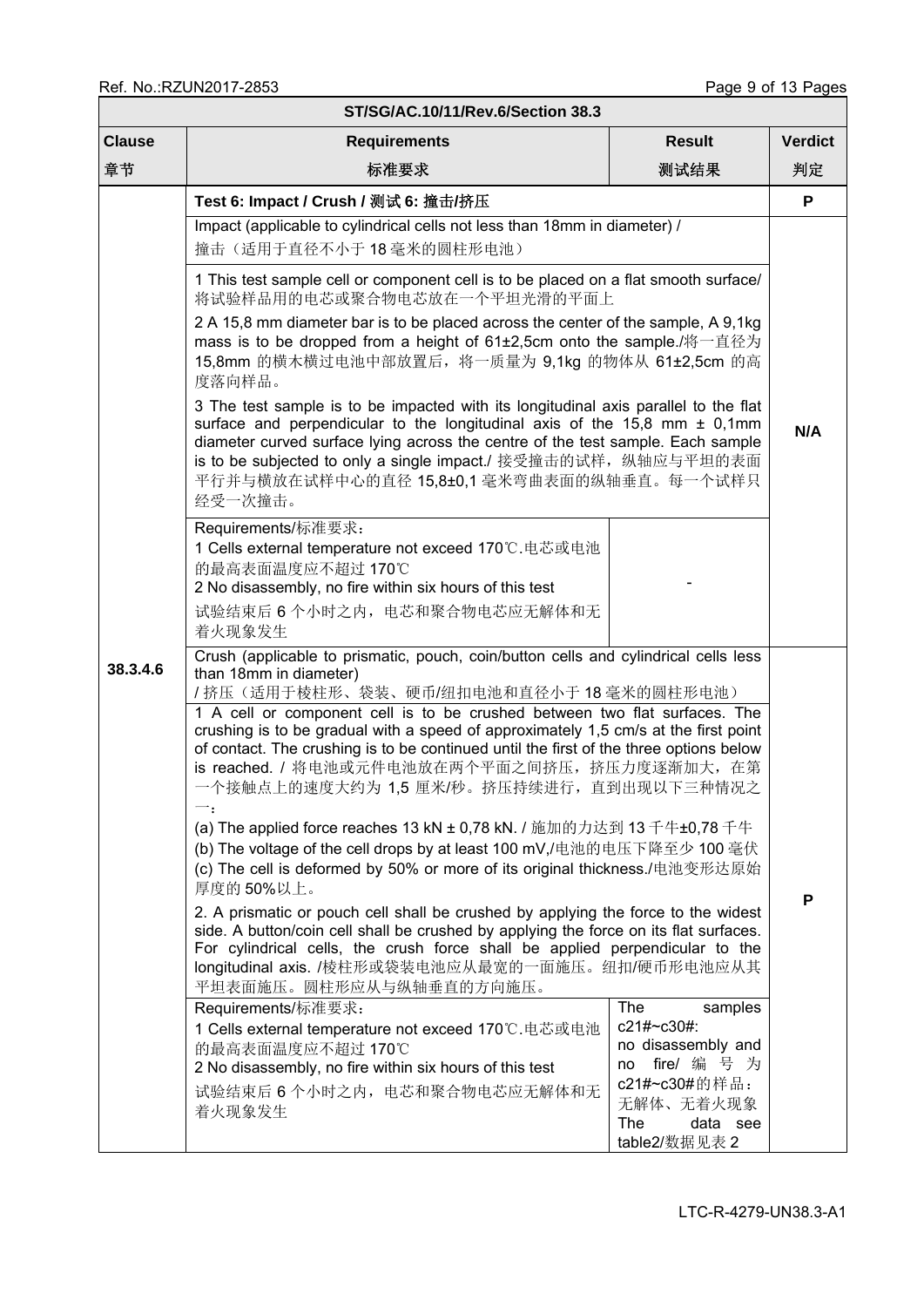| ST/SG/AC.10/11/Rev.6/Section 38.3 |                                                                                                                                                                                                                                                                                                            |                                               |                |  |  |  |  |  |
|-----------------------------------|------------------------------------------------------------------------------------------------------------------------------------------------------------------------------------------------------------------------------------------------------------------------------------------------------------|-----------------------------------------------|----------------|--|--|--|--|--|
| <b>Clause</b>                     | <b>Requirements</b>                                                                                                                                                                                                                                                                                        | <b>Result</b>                                 | <b>Verdict</b> |  |  |  |  |  |
| 章节                                | 标准要求                                                                                                                                                                                                                                                                                                       | 测试结果                                          | 判定             |  |  |  |  |  |
| 38.3.4.7                          | Test 7: Overcharge/测试 7: 过充电<br>1 The charge current shall be twice the manufacturer's recommended maximum<br>continuous charge current/以 2 倍制造厂推荐的最大持续充电电流对样品充电<br>2 The minimum voltage of the test shall be as follows/本测试最小电压为:                                                                        |                                               |                |  |  |  |  |  |
|                                   | a) When the manufacturer's recommended charge voltage<br>is not more than 18V, the minimum voltage of the test shall<br>be the lesser of two times the maximum charge voltage of<br>the battery or 22V/ 如果厂家推荐的充电电压不超过 18V,<br>本测试的最小充电电压应是厂家标定最大充电电压的两倍或<br>者是 22V 之中的较小者。                                |                                               |                |  |  |  |  |  |
|                                   | b) When the manufacturer's recommended charge voltage<br>is more than 18V, the minimum voltage of the test shall be<br>1,2 times the maximum charge voltage/ 如果厂家推荐的充<br>电电压超过 18V, 本测试的最小充电电压应是厂家标定最大<br>充电电压的 1,2 倍。                                                                                     |                                               | N/A            |  |  |  |  |  |
|                                   | 3 Tests are to be conducted at ambient temperature<br>20±5°C, The duration of the test shall be 24 hours/20±5°C<br>的环境温度下,试验持续24小时。                                                                                                                                                                        |                                               |                |  |  |  |  |  |
|                                   | Requirements/标准要求:                                                                                                                                                                                                                                                                                         |                                               |                |  |  |  |  |  |
|                                   | No disassembly and no fire within seven days of this test                                                                                                                                                                                                                                                  |                                               |                |  |  |  |  |  |
|                                   | 试验样品在试验中和试验后 7 天内, 应无解体和无着火现象<br>发生。                                                                                                                                                                                                                                                                       |                                               |                |  |  |  |  |  |
|                                   | Test 8: Forced discharge/测试 8: 强制放电                                                                                                                                                                                                                                                                        |                                               |                |  |  |  |  |  |
|                                   | Each cell shall be forced discharged at ambient temperature by connecting it in<br>series with a 12 V D.C. power supply at an initial current equal to the maximum<br>discharge current specified by the manufacturer,                                                                                     |                                               |                |  |  |  |  |  |
|                                   | 20±5℃的环境温度下, 将单个电芯连接在 12V 的直流电源上进行强制放电, 此直<br>流电源提供给每个电芯初始电流为制造厂指定的最大放电电流。                                                                                                                                                                                                                                 |                                               |                |  |  |  |  |  |
|                                   | The specified discharge current is to be obtained by connecting a resistive load of<br>the appropriate size and rating in series with the test cell. Each cell shall be forced<br>discharged for a time interval (in hours) equal to its rated capacity divided by the<br>initial test current (in ampere) |                                               |                |  |  |  |  |  |
| 38.3.4.8                          | 指定的放电电流通过串联在测试电芯上的合适大小和功率的负载来获得, 每个电芯<br>的强制放电时间(小时)为额定容量除以初始电流(安培)。                                                                                                                                                                                                                                       |                                               | P              |  |  |  |  |  |
|                                   | Requirements/标准要求:                                                                                                                                                                                                                                                                                         | The samples<br>c31#~c40#:                     |                |  |  |  |  |  |
|                                   | No disassembly and no fire within seven days of this test                                                                                                                                                                                                                                                  |                                               |                |  |  |  |  |  |
|                                   | For voltage data<br>试验样品在试验中和试验后 7 天内, 应无解体和无着火现象<br>before test, see<br>发生。<br>table 3. / 试验前电压<br>见表 3                                                                                                                                                                                                   |                                               |                |  |  |  |  |  |
|                                   |                                                                                                                                                                                                                                                                                                            | No disassembly and<br>no fire / 无解体、无<br>着火现象 |                |  |  |  |  |  |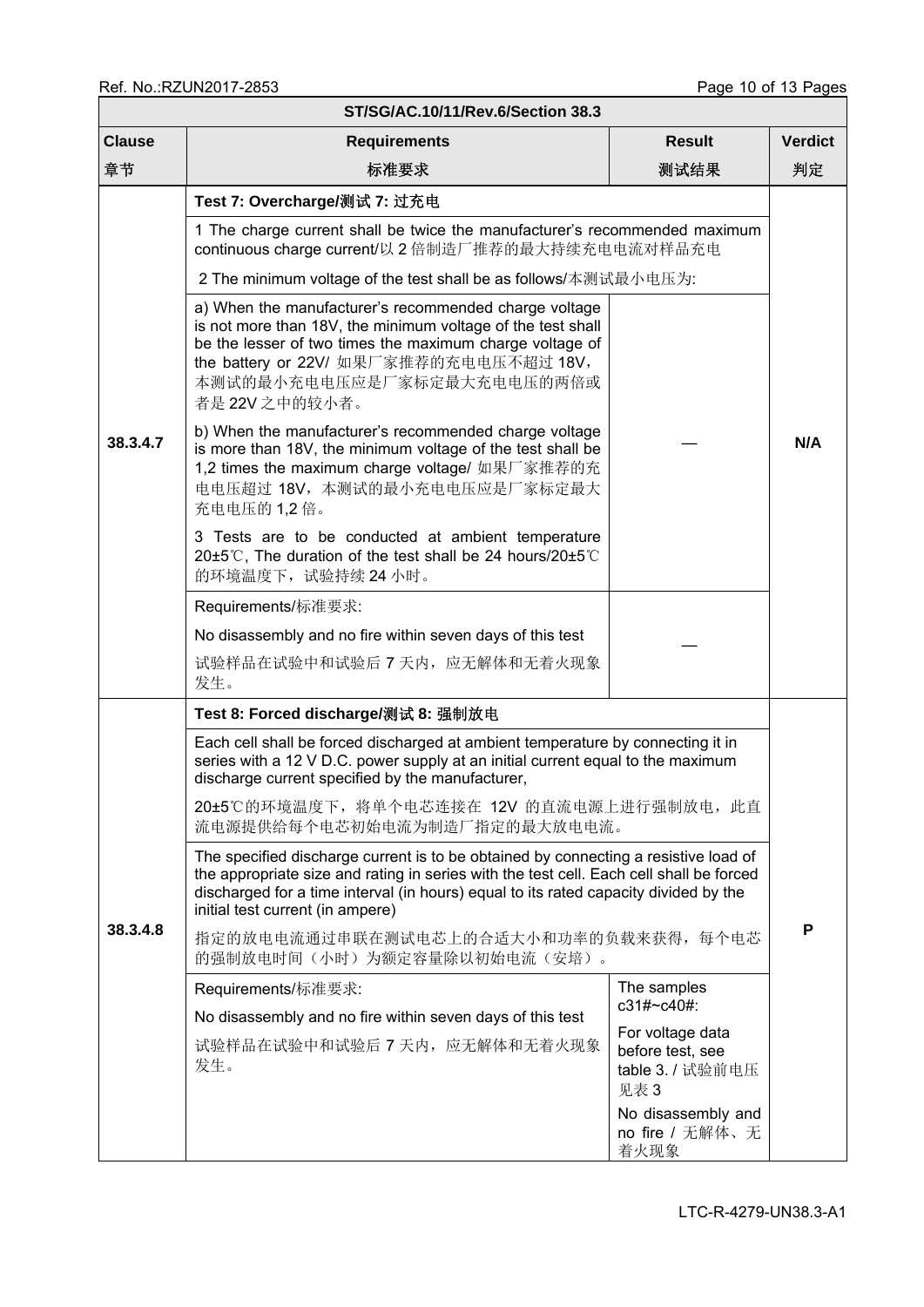# Ref. No.:RZUN2017-2853<br>External page 11 of 13 Pages

┑

|                                                              | Table1: T1~T5 / 表 1. 试验 1~试验 5 |                                   |                                                            |                          |                                      |                          |                                |                          |                            |                          |                                                                    |  |
|--------------------------------------------------------------|--------------------------------|-----------------------------------|------------------------------------------------------------|--------------------------|--------------------------------------|--------------------------|--------------------------------|--------------------------|----------------------------|--------------------------|--------------------------------------------------------------------|--|
| <b>Mass</b><br>prior to<br>Sampl<br>e No.<br>test / 试<br>样品号 | 验前质量                           | <b>OCV</b><br>prior to<br>test /试 | <b>Test 1: Altitude</b><br>simulation/<br>测试1: 高度模拟<br>验前电 |                          | Test 2: Thermal test/<br>测试 2: 热冲击   |                          | Test 3: Vibration/<br>测试 3: 振动 |                          | Test 4: Shock/<br>测试 4: 冲击 |                          | Test 5:<br><b>External</b><br><b>Short</b><br>Circuit/测试<br>5 外接短路 |  |
|                                                              | (g)                            | E(V)                              | Mass loss(%) Change ratio<br>质量损失(%)                       | 电压比(%)                   | Mass loss(%) Change ratio<br>质量损失(%) | 电压比(%)                   | Mass loss(%)<br>质量损失(%)        | Change ratio<br>电压比(%)   | Mass loss(%)<br>质量损失(%)    | Change ratio<br>电压比(%)   | Temp. $(°C)$<br>温度 (℃)                                             |  |
| c1#                                                          | 6,996                          | 3,364                             | 0,000                                                      | 99,97                    | 0,014                                | 100,00                   | 0,000                          | 100,00                   | 0,000                      | 100,00                   | 67,1                                                               |  |
| c2#                                                          | 6,892                          | 3,357                             | 0,014                                                      | 99,97                    | 0,014                                | 100,00                   | 0,000                          | 99,97                    | 0,000                      | 100,00                   | 67,8                                                               |  |
| c3#                                                          | 6,892                          | 3,362                             | 0,000                                                      | 100,00                   | 0,014                                | 99,97                    | 0,000                          | 99,97                    | 0,000                      | 100,00                   | 66,6                                                               |  |
| c4#                                                          | 6,951                          | 3,352                             | 0,000                                                      | 100,00                   | 0,028                                | 100,00                   | 0,000                          | 99,97                    | 0,000                      | 100,00                   | 64,8                                                               |  |
| c5#                                                          | 6,888                          | 3,335                             | 0,000                                                      | 100,00                   | 0,014                                | 99,97                    | 0,000                          | 100,00                   | 0,014                      | 99,97                    | 66,9                                                               |  |
| c6#                                                          | 6,866                          | 3,350                             | 0,000                                                      | 100,00                   | 0,014                                | 100,00                   | 0,000                          | 100,00                   | 0,000                      | 100,00                   | 64,4                                                               |  |
| c7#                                                          | 6,839                          | 3,377                             | 0,000                                                      | 99,97                    | 0,014                                | 99,97                    | 0,000                          | 99,97                    | 0,000                      | 100,00                   | 63,9                                                               |  |
| c8#                                                          | 6,963                          | 3,372                             | 0,000                                                      | 100,00                   | 0,014                                | 99,97                    | 0,000                          | 99,97                    | 0,000                      | 100,00                   | 60,2                                                               |  |
| c9#                                                          | 6,950                          | 3,349                             | 0,000                                                      | 99,94                    | 0,014                                | 99,97                    | 0,000                          | 100,00                   | 0,014                      | 99,97                    | 65,1                                                               |  |
| c10#                                                         | 6,934                          | 3,370                             | 0,000                                                      | 100,00                   | 0.014                                | 99,97                    | 0,000                          | 100,00                   | 0,000                      | 100,00                   | 66,3                                                               |  |
| c11#                                                         | 6,876                          | $\qquad \qquad -$                 | 0,000                                                      | $\overline{\phantom{0}}$ | 0,014                                | $\overline{\phantom{0}}$ | 0,000                          | $\overline{\phantom{m}}$ | 0,000                      | $\overline{\phantom{0}}$ | 58,5                                                               |  |
| c12#                                                         | 6,963                          | $\qquad \qquad -$                 | 0,014                                                      | $\overline{\phantom{0}}$ | 0,014                                | $\overline{\phantom{0}}$ | 0,000                          | $\overline{\phantom{m}}$ | 0,000                      | $\overline{\phantom{m}}$ | 58,1                                                               |  |
| c13#                                                         | 6,843                          | $\overline{\phantom{0}}$          | 0,000                                                      | $\overline{\phantom{0}}$ | 0,014                                | $\overline{\phantom{0}}$ | 0,00                           | $\overline{\phantom{m}}$ | 0,000                      | $\qquad \qquad -$        | 58,9                                                               |  |
| c14#                                                         | 6,927                          | $\equiv$                          | 0.000                                                      | $\overline{\phantom{0}}$ | 0,014                                | $\overline{\phantom{0}}$ | 0,014                          | $\overline{\phantom{m}}$ | 0,000                      | $\overline{\phantom{m}}$ | 58,3                                                               |  |
| c15#                                                         | 7,132                          | $\qquad \qquad -$                 | 0,000                                                      | $\overline{\phantom{a}}$ | 0,04                                 | $\overline{\phantom{0}}$ | 0,000                          | $\overline{\phantom{m}}$ | 0,000                      | $\qquad \qquad -$        | 58,3                                                               |  |
| c16#                                                         | 6,847                          | $\qquad \qquad -$                 | 0,000                                                      | $\overline{\phantom{0}}$ | 0,014                                | $\overline{\phantom{0}}$ | 0,000                          | $\overline{\phantom{m}}$ | 0,000                      | $\overline{\phantom{0}}$ | 58,5                                                               |  |
| c17#                                                         | 6,991                          | $\overline{\phantom{m}}$          | 0,000                                                      | $\overline{\phantom{0}}$ | 0,014                                | $\overline{\phantom{0}}$ | 0,000                          | $\overline{\phantom{m}}$ | 0,000                      | $\overline{\phantom{m}}$ | 59,4                                                               |  |
| c18#                                                         | 6,973                          | $\overline{\phantom{m}}$          | 0,000                                                      | $\overline{\phantom{0}}$ | 0,014                                | $\overline{\phantom{0}}$ | 0,000                          | $\overline{\phantom{m}}$ | 0,000                      | $\overline{\phantom{0}}$ | 58,7                                                               |  |
| c19#                                                         | 7,035                          | $\overline{\phantom{0}}$          | 0,000                                                      | $\overline{\phantom{0}}$ | 0,014                                | $\overline{\phantom{m}}$ | 0,000                          | $\overline{\phantom{m}}$ | 0,000                      | $\overline{\phantom{m}}$ | 59,9                                                               |  |
| c20#                                                         | 6,962                          | $\overline{\phantom{0}}$          | 0,000                                                      | $\overline{\phantom{0}}$ | 0,014                                | $\overline{\phantom{m}}$ | 0,000                          | $\overline{\phantom{m}}$ | 0,000                      | $\overline{\phantom{0}}$ | 58,3                                                               |  |

LTC-R-4279-UN38.3-A1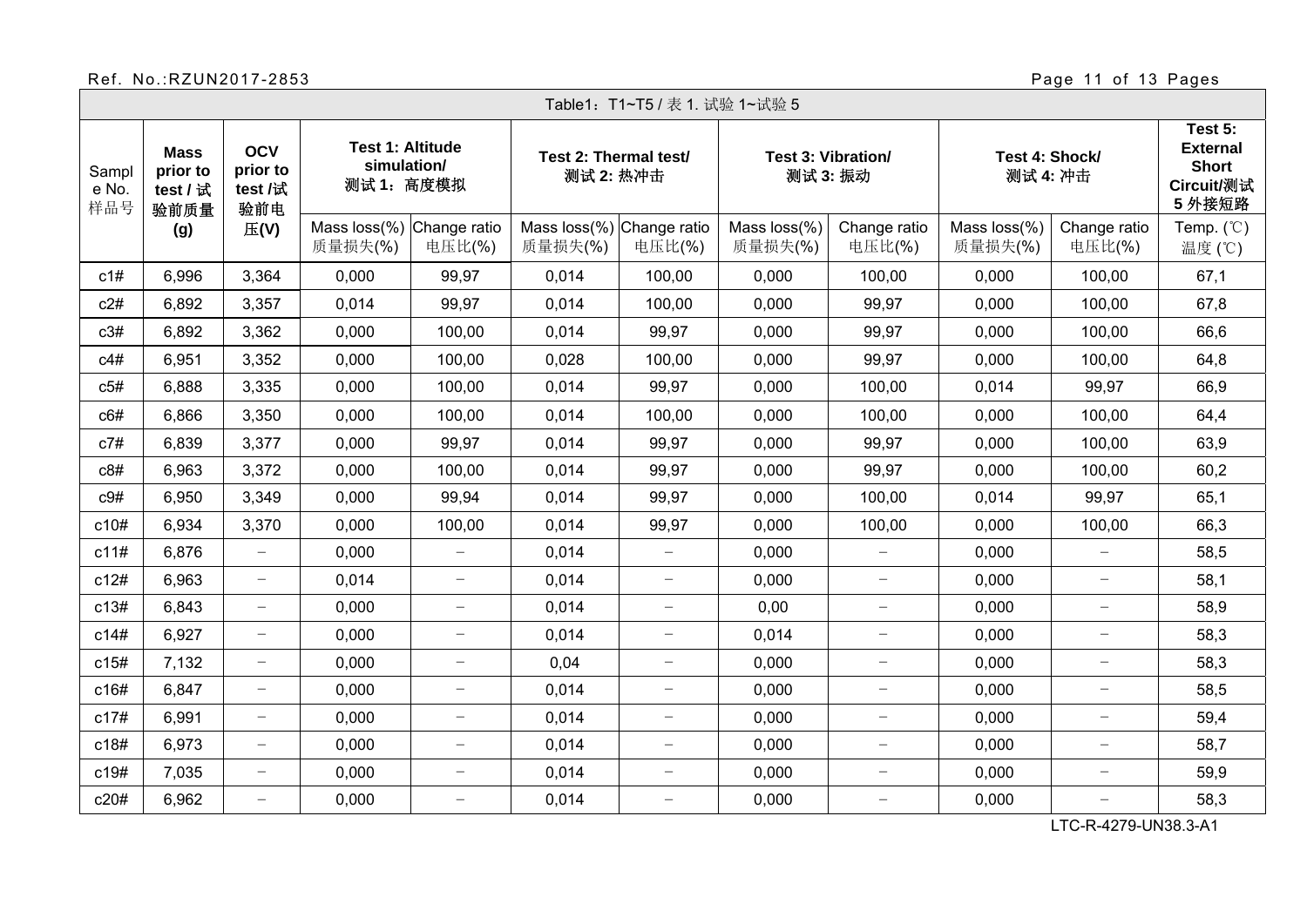#### Ref. No.:RZUN2017-2853 Page 12 of 13 Pages

| Table2: Crush   表 2:挤压         |                                 |       |       |       |       |       |       |       |       |       |       |
|--------------------------------|---------------------------------|-------|-------|-------|-------|-------|-------|-------|-------|-------|-------|
| Test 6:<br>Crush   测<br>试 6:挤压 | Sample No.<br>样品号               | c21#  | c22#  | c23#  | c24#  | c25#  | c26#  | c27#  | c28#  | c29#  | c30#  |
|                                | OCV prior to test /<br>试验前电压(V) | 3,325 | 3,344 | 3,357 | 3,361 | 3,365 | 2,815 | 2,835 | 2,837 | 2,822 | 2,812 |
|                                | Temp. $(\mathcal{C})$<br>温度 (℃) | 31,9  | 33,4  | 30,6  | 32,5  | 34,1  | 26,5  | 26,2  | 27,1  | 26,8  | 26,1  |

| Table 3: Forced discharge / 表 3. 强制放电 |                                 |       |       |       |       |       |       |       |       |       |       |
|---------------------------------------|---------------------------------|-------|-------|-------|-------|-------|-------|-------|-------|-------|-------|
| Test 8:<br>Forced                     | Sample No.<br>样品号               | c31#  | c32#  | c33#  | c34#  | c35#  | c36#  | c37#  | c38#  | c39#  | c40#  |
| discharge /<br>测试 8: 强<br>制放电         | OCV prior to test<br>' 试验前电压(V) | 2,833 | 2,827 | 2,825 | 2,822 | 2,826 | 2,816 | 2,830 | 2,820 | 2,829 | 2,807 |